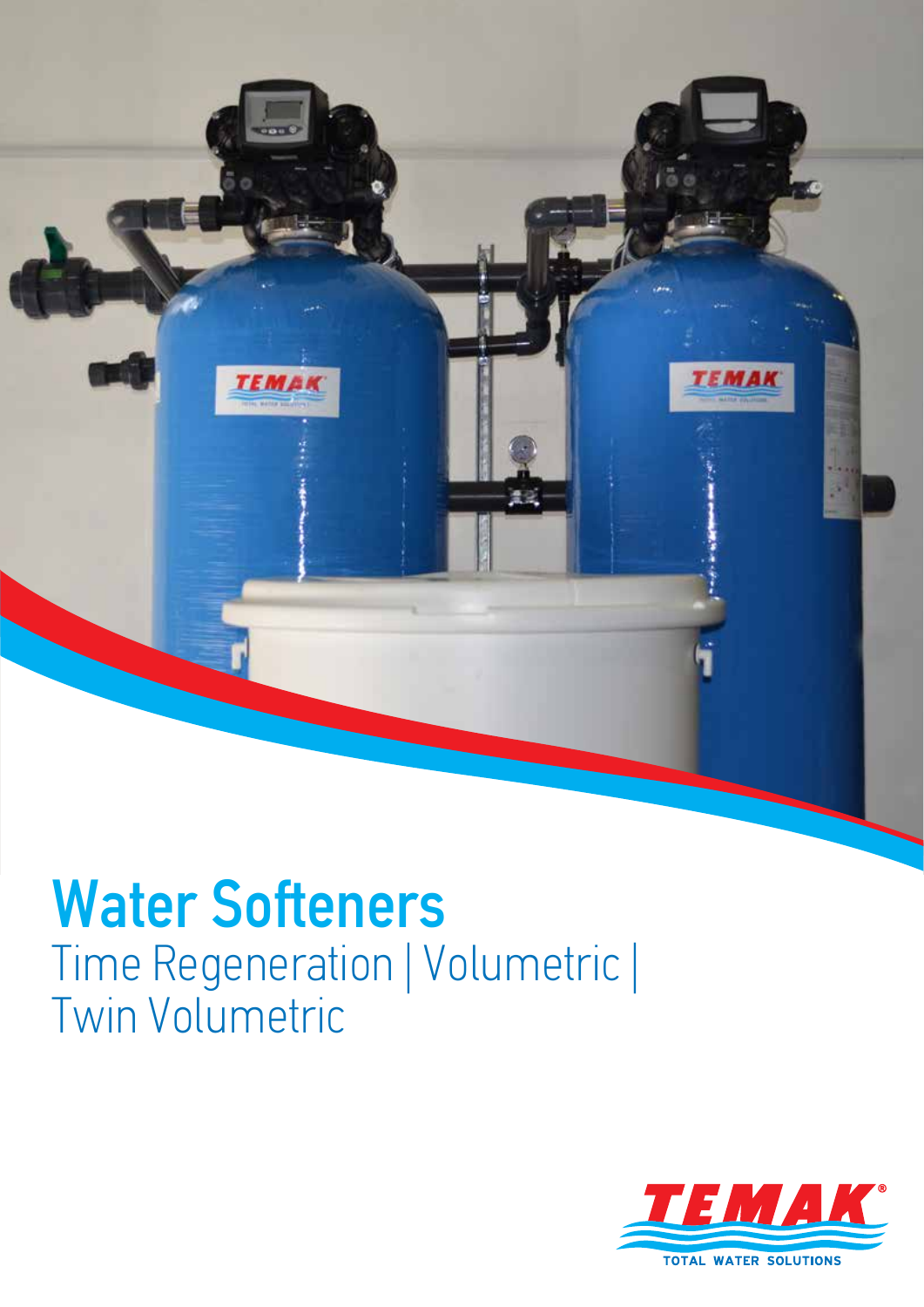### Time Controlled Regeneration Water Softeners

**TS/255T, TS/278T** and **TS/MGT** Series water softeners have a single vessel with time based regeneration system

#### **TS/255T & TS/278T SERIES**

#### **Flow rate: 1,8 m3 /h – 5,7 m3 /h**

Designed for residential and light commercial applications and controlled by fully automatic multi-port valve, with the option of adjustable regeneration.

#### **General features**

- High performance, ergonomic design
- Fully automatic, user friendly, safe operation
- Automatic or manual activation of regeneration process
- Low running and maintenance cost
- Low maintenance & service cost
- Digital control system with waterproof touch screen
- Resin tank made of reinforced fiberglass
- Maximum vessel pressure: 10 bar
- Maximum working pressure: 6 bar

|                   | <b>Maximum</b>                             | <b>Basic</b>                                                                           | <b>Resine</b>      | <b>Brine Tank</b>  |                       |                           | <b>Required Space (mm)</b> |                            |      |  |
|-------------------|--------------------------------------------|----------------------------------------------------------------------------------------|--------------------|--------------------|-----------------------|---------------------------|----------------------------|----------------------------|------|--|
| <b>Type</b>       | <b>Flow Rate</b><br>$\text{Im}^3/\text{h}$ | <b>Capacity</b><br>$\left[\mathbf{m}^{3} \mathbf{x} \right]$ $\left[\mathbf{F}\right]$ | <b>Volume</b><br>w | <b>Volume</b><br>w | <b>Inlet / Outlet</b> | <b>Drain</b>              |                            | <b>Length Width Height</b> |      |  |
|                   |                                            |                                                                                        |                    |                    |                       |                           |                            |                            |      |  |
| TS015/255T        | 1.8                                        | 90                                                                                     | 15                 | 100                | 3/4" female           | 1/2" female               | 960                        | 780                        | 1260 |  |
| TS030/255T        | 3.3                                        | 200                                                                                    | 30                 | 100                | 3/4" female           | 1/2" female               | 1040                       | 780                        | 1260 |  |
| TS040/255T        | 3.3                                        | 260                                                                                    | 40                 | 150                | 3/4" female           | $1/2$ " female            | 1110                       | 850                        | 1750 |  |
| TS060/255T        | 3.3                                        | 400                                                                                    | 60                 | 150                | 3/4" female           | 1/2" female               | 1160                       | 850                        | 1700 |  |
| TS080/255T        | 3.3                                        | 600                                                                                    | 80                 | 200                | 3/4" female           | $1/2$ " female            | 1220                       | 850                        | 2050 |  |
| TS100/278T        | 5.5                                        | 750                                                                                    | 100                | 200                | <b>PVC 032</b>        | Nozzle for<br>rubber 1/2" | 1220                       | 900                        | 2050 |  |
| <b>TS120/278T</b> | 5.7                                        | 850                                                                                    | 120                | 340                | <b>PVC 032</b>        | $3/4$ " male              | 1590                       | 1100                       | 2050 |  |
| TS150/278T        | 5.7                                        | 1050                                                                                   | 150                | 340                | <b>PVC 032</b>        | 3/4" male                 | 1590                       | 1100                       | 2100 |  |
| <b>TS200/278T</b> | 5.7                                        | 1500                                                                                   | 200                | 340                | <b>PVC 032</b>        | 3/4" male                 | 1590                       | 1100                       | 2100 |  |

#### **ΣΕΙΡΑ TS/MGT**



#### **Flow rate: 12 m3 /h - 19 m3 /h**

Designed for large flow rates, controlled by fully automatic multi-port valve, with the option of adjustable regeneration.

#### **General features**

- High performance, ergonomic design
- Fully automatic, user friendly, safe operation
- Automatic or manual activation of regeneration process
- Low running and maintenance cost
- Resin tank made of reinforced fiberglass
- Maximum vessel pressure: 10 bar
- Maximum working pressure: 6 bar

| <b>Type</b>      | <b>Maximum</b><br><b>Flow Rate</b><br>$\text{Im}^3/\text{hl}$ | <b>Basic</b><br><b>Capacity</b><br>$[m^3 \times \text{P}]$ | <b>Resine</b><br><b>Volume</b><br>$\left( 0 \right)$ | <b>Brine Tank</b><br><b>Volume</b><br>w | Inlet / Outlet |              | <b>Required Space (mm)</b> |      |      |  |
|------------------|---------------------------------------------------------------|------------------------------------------------------------|------------------------------------------------------|-----------------------------------------|----------------|--------------|----------------------------|------|------|--|
|                  |                                                               |                                                            |                                                      |                                         |                | <b>Drain</b> | <b>Length Width Height</b> |      |      |  |
|                  |                                                               |                                                            |                                                      |                                         |                |              |                            |      |      |  |
| <b>TS101/MGT</b> | $12 - 1.2$                                                    | 750                                                        | 100                                                  | 200                                     | 2" male        | 2" male      | 1310                       | 900  | 2340 |  |
| <b>TS151/MGT</b> | $15 - 1.4$                                                    | 1050                                                       | 150                                                  | 340                                     | 2" male        | 2" male      | 1590                       | 1100 | 2400 |  |
| <b>TS201/MGT</b> | $19 - 2$                                                      | 1500                                                       | 200                                                  | 340                                     | 2" male        | 2" male      | 1700                       | 1140 | 2390 |  |
| TS271/MGT        | $19 - 2$                                                      | 2060                                                       | 275                                                  | 460                                     | 2" male        | 2" male      | 1770                       | 140  | 2590 |  |
| <b>TS451/MGT</b> | $19 - 2$                                                      | 3400                                                       | 450                                                  | 920                                     | 2" male        | 2" male      | 2220                       | 1435 | 2510 |  |
| <b>TS651/MGT</b> | $19 - 2$                                                      | 4900                                                       | 650                                                  | 920                                     | 2" male        | 2" male      | 2370                       | 1435 | 2530 |  |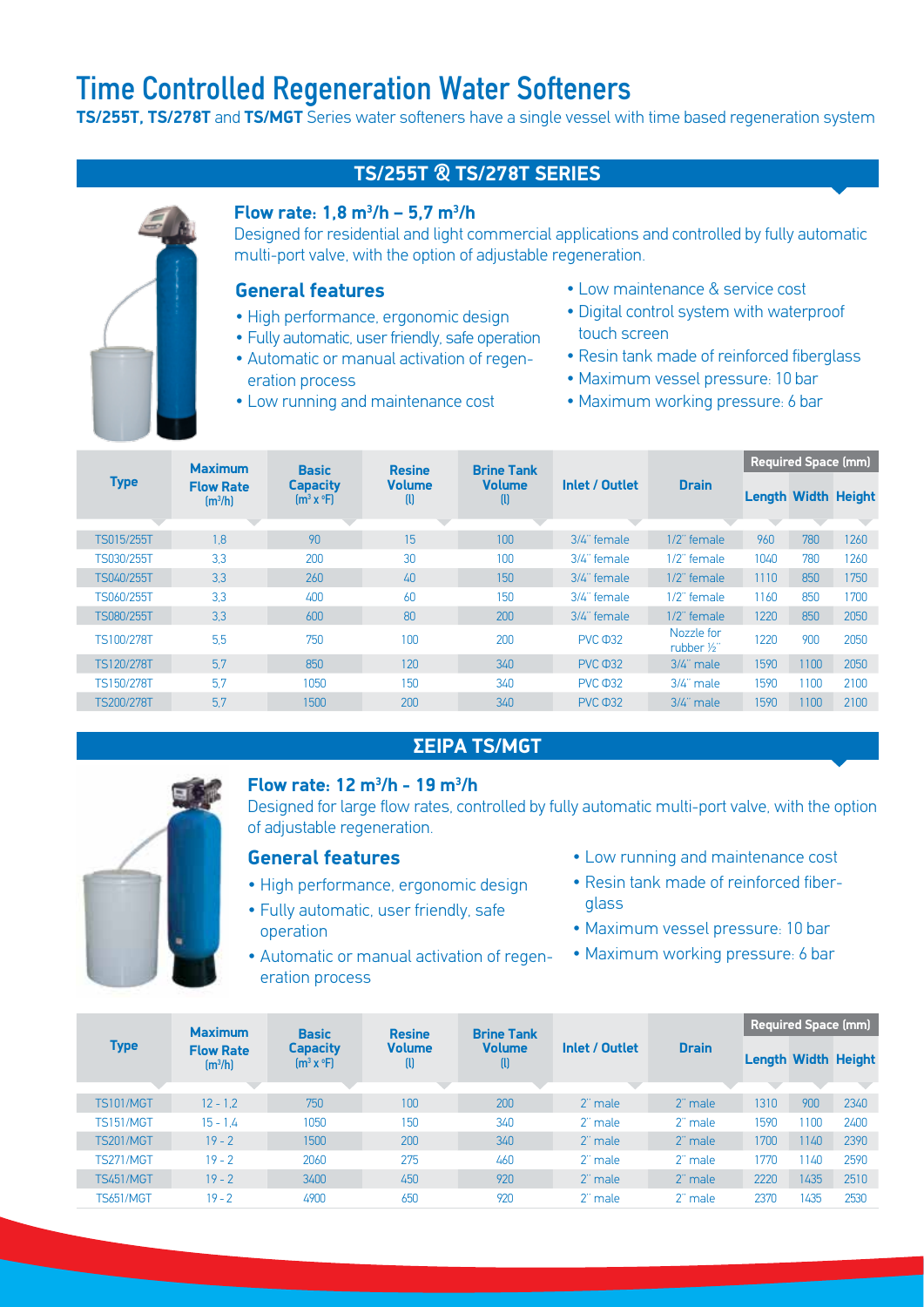### Time Controlled Regeneration Water Softeners



#### **TS/255T & TS/278T SERIES OPERATION**

#### **Control Valve 255 with programmer 742**

The user can monitor on the screen:

- The regeneration stage of the softener
- The time remaining to complete the specific stage of regeneration or the regeneration cycle
- The days of operation since the last regeneration and the months of normal operation
- Number of regenerations since last maintenance

The start of regeneration can be done through remote signal.

#### **Electrical supply:** 12VAC (220V/12VAC transformer included)

#### **Control Valve 278 with programmer 742**

The user can monitor on the screen:

- The regeneration stage of the softener
- The time remaining to complete the specific stage of regeneration or the regeneration cycle
- The days of operation since the last regeneration and the months of normal operation.
- The number of regenerations since last maintenance

The start of regeneration can be done through remote signal.

**Electrical supply:** 12VAC (220V/12VAC transformer included)



### **TS/MGT SERIES OPERATION**

#### **Magnum Control Valve**

Fully adjustable valve which through an electronic board controls the time and day of regeneration start.

The start of regeneration can be done through remote signal.

**Power supply:** 12V AC (220V/12V AC transformer included)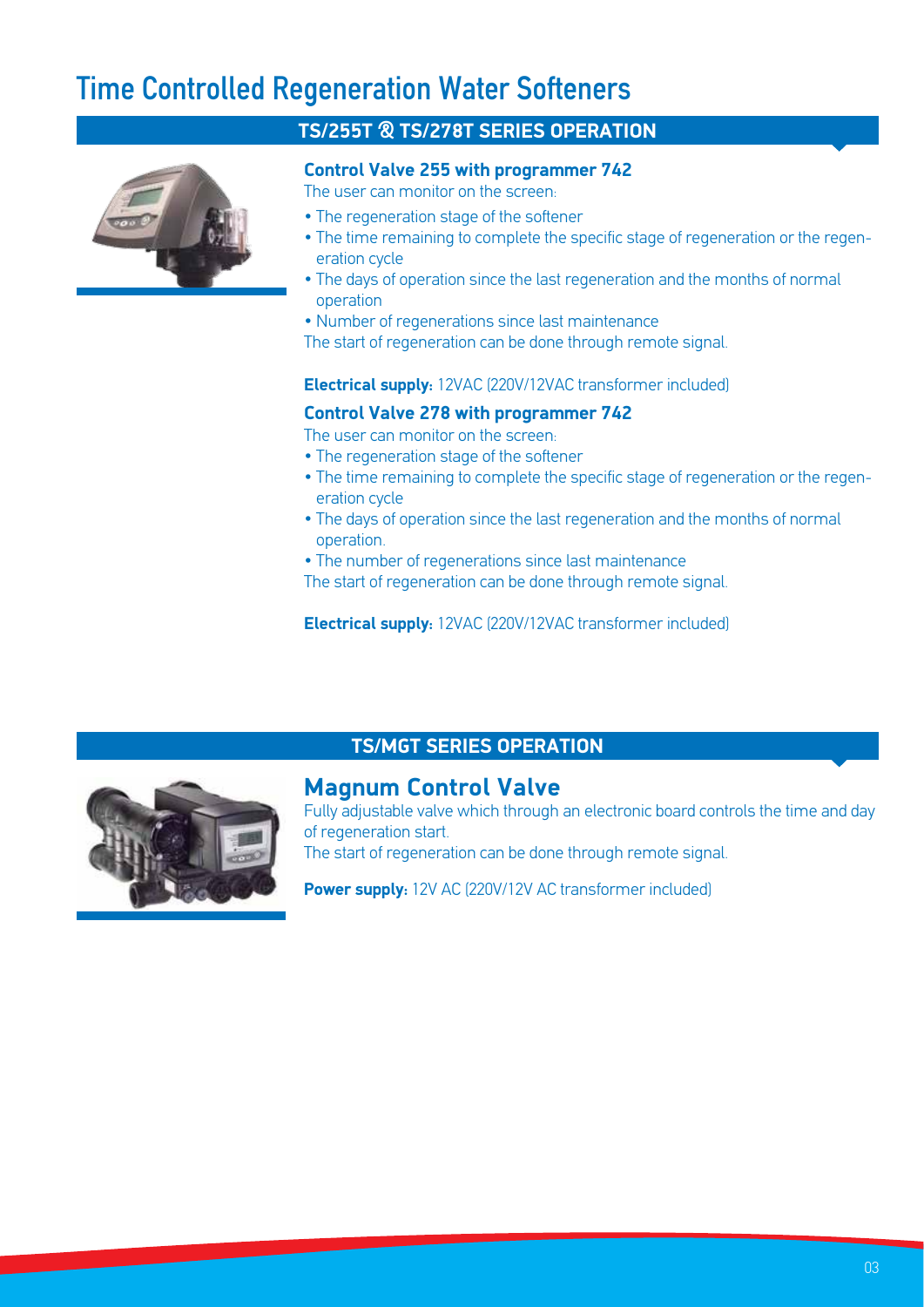### Single Volume Controlled Regeneration Water Softeners

**TS/255V, TS/278V** and **TS/MGV** Series water softeners have a single vessel with volume based regeneration systems. The volumetric water softener control valve measures the volume of water that passes through the softener and initiates the regeneration, therefore, optimizing resin capacity and also water and salt use.

#### **TS/255V & TS/278V SERIES**



#### **Flow rate: 1,8 m3 /h – 5,7 m3 /h**

#### **General features**

- High performance, ergonomic design
- Fully automatic, user friendly, safe operation • Activation of time based or volumetric regeneration
- Low maintenance & service cost
- Digital control system with touch screen
- Resin tank made of reinforced fiberglass.
- An electromagnetic valve is included (nor-

mally open) 24V AC, 3/4'' for TS/255V type and 1'' for TS/278V type

- 220V/24V AC transformer included for valve operation
- A micro switch is installed at the control valve of the softener which closes the softener outlet at the time of regeneration
- Maximum vessel pressure: 10 bar
- Maximum working pressure: 6 bar

| <b>Type</b>       | <b>Maximum</b>                             | <b>Basic</b><br><b>Capacity</b><br>$\text{Im}^3$ x $\text{P}$ | <b>Resine</b><br><b>Volume</b><br>O | <b>Brine Tank</b><br><b>Volume</b><br>$\mathbf{u}$ |                |                                    | <b>Required Space (mm)</b> |      |      |  |
|-------------------|--------------------------------------------|---------------------------------------------------------------|-------------------------------------|----------------------------------------------------|----------------|------------------------------------|----------------------------|------|------|--|
|                   | <b>Flow Rate</b><br>$\text{Im}^3/\text{h}$ |                                                               |                                     |                                                    | Inlet / Outlet | <b>Drain</b>                       | <b>Length Width Height</b> |      |      |  |
|                   |                                            |                                                               |                                     |                                                    |                |                                    |                            |      |      |  |
| TS015/255V        | 1.8                                        | 90                                                            | 15                                  | 100                                                | $3/4$ " female | $1/2$ " female                     | 960                        | 780  | 1260 |  |
| TS030/255V        | 3.3                                        | 200                                                           | 30                                  | 100                                                | 3/4" female    | $1/2$ " female                     | 1040                       | 780  | 1260 |  |
| TS040/255V        | 3.3                                        | 260                                                           | 40                                  | 150                                                | 3/4" female    | $1/2$ " female                     | 1110                       | 850  | 1750 |  |
| TS060/255V        | 3.3                                        | 400                                                           | 60                                  | 150                                                | 3/4" female    | 1/2" female                        | 1160                       | 850  | 1700 |  |
| <b>TS080/255V</b> | 3.3                                        | 600                                                           | 80                                  | 200                                                | 3/4" female    | $1/2$ " female                     | 1220                       | 850  | 2050 |  |
| TS100/278V        | 5.5                                        | 750                                                           | 100                                 | 200                                                | <b>PVC 032</b> | Nozzle for<br>rubber $\frac{1}{2}$ | 1220                       | 900  | 2050 |  |
| TS120/278V        | 5.7                                        | 850                                                           | 120                                 | 340                                                | <b>PVC 032</b> | $3/4$ " male                       | 1590                       | 1100 | 2050 |  |
| TS150/278V        | 5.7                                        | 1050                                                          | 150                                 | 340                                                | <b>PVC 032</b> | $3/4$ " male                       | 1590                       | 1100 | 2100 |  |
| <b>TS200/278V</b> | 5.7                                        | 1500                                                          | 200                                 | 340                                                | <b>PVC 032</b> | $3/4$ " male                       | 1590                       | 1100 | 2100 |  |

#### **TS/MGV SERIES**



#### **Flow rate: Up to 19 m3 /h**

#### **General features**

- High performance, ergonomic design
- Fully automatic, user friendly, safe operation
- Manual, time based or volumetric activation of regeneration.
- Low running and maintenance cost
- Sophisticated control system with digital, waterproof screen
- Resin tank made of reinforced fiber-glass
- Maximum vessel pressure: 10 bar
- Maximum working pressure: 6 bar

| <b>Type</b>      | <b>Maximum</b><br><b>Flow Rate</b><br>$\text{Im}^3/\text{h}$ | <b>Basic</b><br><b>Capacity</b><br>$[m^3 x^oF]$ | <b>Resine</b><br><b>Volume</b><br>w | <b>Brine Tank</b><br><b>Volume</b><br>$\mathbf{u}$ | Inlet / Outlet |              | <b>Required Space (mm)</b> |      |                            |  |
|------------------|--------------------------------------------------------------|-------------------------------------------------|-------------------------------------|----------------------------------------------------|----------------|--------------|----------------------------|------|----------------------------|--|
|                  |                                                              |                                                 |                                     |                                                    |                | <b>Drain</b> |                            |      | <b>Length Width Height</b> |  |
|                  |                                                              |                                                 |                                     |                                                    |                |              |                            |      |                            |  |
| <b>TS101/MGV</b> | $12 - 1.2$                                                   | 750                                             | 100                                 | 200                                                | 2" male        | 2" male      | 1310                       | 900  | 2340                       |  |
| <b>TS151/MGV</b> | $15 - 1.4$                                                   | 1050                                            | 150                                 | 340                                                | 2" male        | 2" male      | 1590                       | 100  | 2400                       |  |
| <b>TS201/MGV</b> | $19 - 2$                                                     | 1500                                            | 200                                 | 340                                                | 2" male        | 2" male      | 1700                       | 1140 | 2390                       |  |
| <b>TS271/MGV</b> | $19 - 2$                                                     | 2060                                            | 275                                 | 460                                                | 2" male        | 2" male      | 1770                       | 140  | 2590                       |  |
| <b>TS451/MGV</b> | $19 - 2$                                                     | 3400                                            | 450                                 | 920                                                | 2" male        | 2" male      | 2220                       | 1435 | 2510                       |  |
| <b>TS651/MGV</b> | $19 - 2$                                                     | 4900                                            | 650                                 | 920                                                | 2" male        | 2" male      | 2370                       | 1435 | 2530                       |  |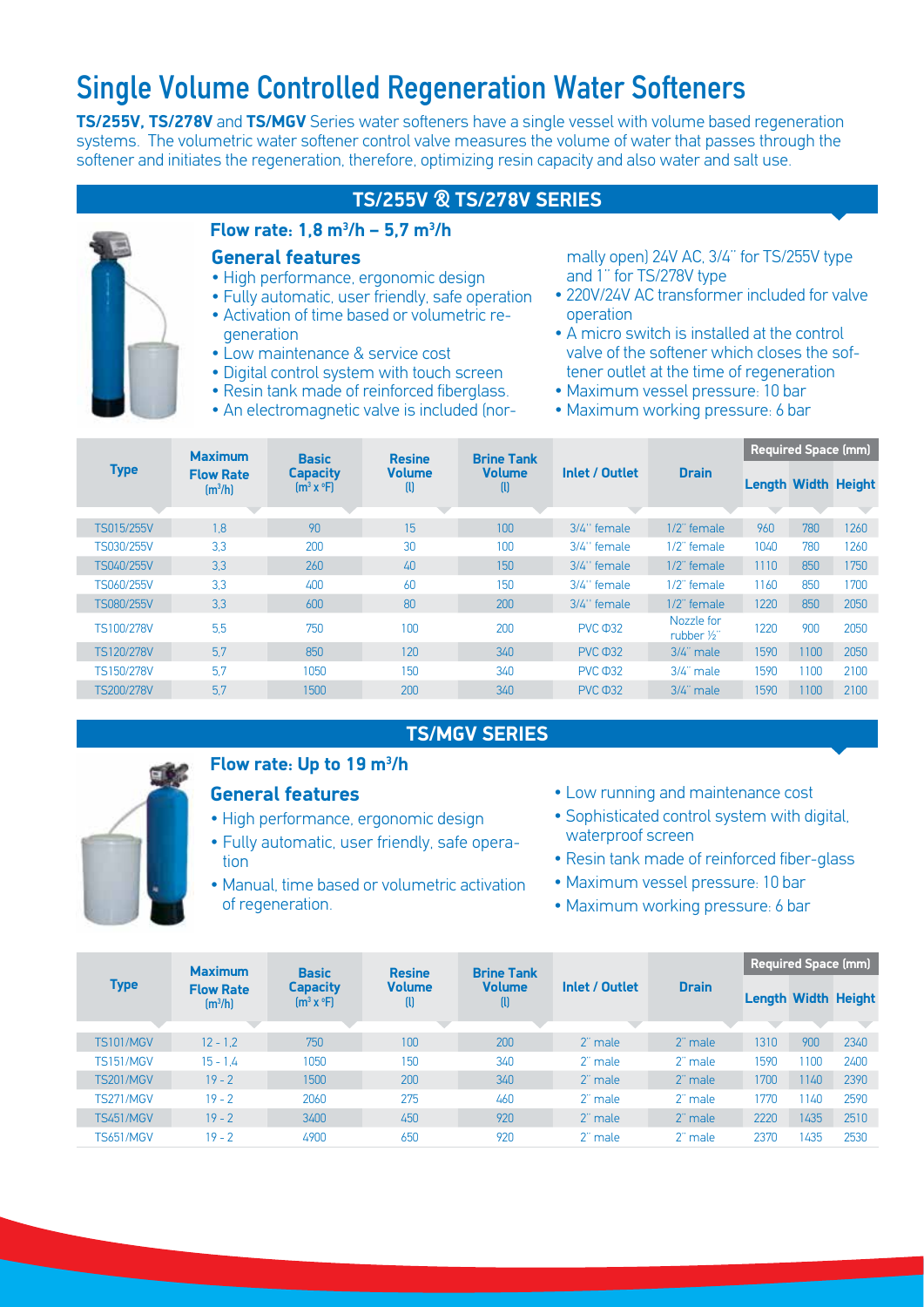### Single Volume Controlled Regeneration Water Softeners



#### **TS/255V & TS/278V SERIES OPERATION**

#### **Control Valve 255 with programmer 764**

- The user can monitor on the screen:
- The regeneration stage of the softener
- The time remaining to complete the specific stage of regeneration or the regeneration cycle
- The amount of soft water remaining until regeneration
- Days remaining from last regeneration
- The current volumetric flow and peak flow
- The cubic meters of water since last regeneration
- Months of normal operation and the number of regenerations since last maintenance

**Electrical supply:** 12VAC (220V/12VAC transformer is included) **Optional:** System regeneration can be stared remotely via a closed contact signal

#### **Control Valve 278 with programmer 764**

The user can monitor on the screen-

- The regeneration stage of the softener
- The time remaining to complete the specific stage of regeneration or the regeneration cycle
- The amount of soft water remaining until regeneration
- Days remaining from last regeneration
- The current volumetric flow and peak flow
- The cubic meters of water since last regeneration
- Months of normal operation and the number of regenerations since last maintenance
- The average water consumption since last maintenance

**Electrical supply:** 12VAC (220V/12VAC transformer is included)

**Optional:** System regeneration can be stared remotely via a closed contact signal

| <b>Sectors</b>                       | <b>Applications</b> | <b>Central</b><br><b>Feed Water</b><br><b>Supply</b> | <b>Boilers &amp;</b><br><b>Cooling</b><br><b>Towers</b> | <b>Washing</b><br><b>Machines</b> | <b>All Hot</b><br><b>Water Uses</b> | <b>Autoclaves</b> | Air<br><b>Conditions</b> | <b>Dyeing</b><br><b>Machines</b> | <b>Cleaning</b><br><b>&amp; Painting</b><br><b>Bath</b> |  |  |
|--------------------------------------|---------------------|------------------------------------------------------|---------------------------------------------------------|-----------------------------------|-------------------------------------|-------------------|--------------------------|----------------------------------|---------------------------------------------------------|--|--|
| Buildings & residential              |                     |                                                      |                                                         |                                   |                                     |                   |                          |                                  |                                                         |  |  |
| <b>Chemical Industry</b>             |                     |                                                      | $\bullet$                                               | $\bullet$                         | $\bullet$                           |                   |                          |                                  |                                                         |  |  |
| Food & Beverages                     |                     |                                                      |                                                         |                                   |                                     |                   |                          |                                  |                                                         |  |  |
| <b>Hospitals</b>                     |                     |                                                      | $\bullet$                                               |                                   |                                     |                   |                          |                                  |                                                         |  |  |
| <b>Hotels &amp; Touring Villages</b> |                     |                                                      |                                                         |                                   |                                     |                   |                          |                                  |                                                         |  |  |
| Marine                               |                     |                                                      | $\bullet$                                               |                                   |                                     |                   |                          |                                  |                                                         |  |  |
| Metallurgy & Aluminium               |                     |                                                      |                                                         |                                   |                                     |                   |                          |                                  |                                                         |  |  |
| Paper Industry                       |                     |                                                      | $\bullet$                                               |                                   |                                     |                   |                          |                                  |                                                         |  |  |
| <b>Pharma &amp; Cosmetics</b>        |                     |                                                      |                                                         |                                   |                                     |                   |                          |                                  |                                                         |  |  |
| Reverse Osmosis                      |                     |                                                      |                                                         |                                   |                                     |                   |                          |                                  |                                                         |  |  |
| Spin, Textile & Deying Houses        |                     |                                                      |                                                         |                                   |                                     |                   |                          |                                  |                                                         |  |  |
| <b>Washing Stations</b>              |                     |                                                      |                                                         | $\bullet$                         |                                     |                   |                          |                                  |                                                         |  |  |
| <b>Water Bottling</b>                |                     |                                                      |                                                         |                                   |                                     |                   |                          |                                  |                                                         |  |  |

#### **SOFTENERS GENERAL APPLICATIONS**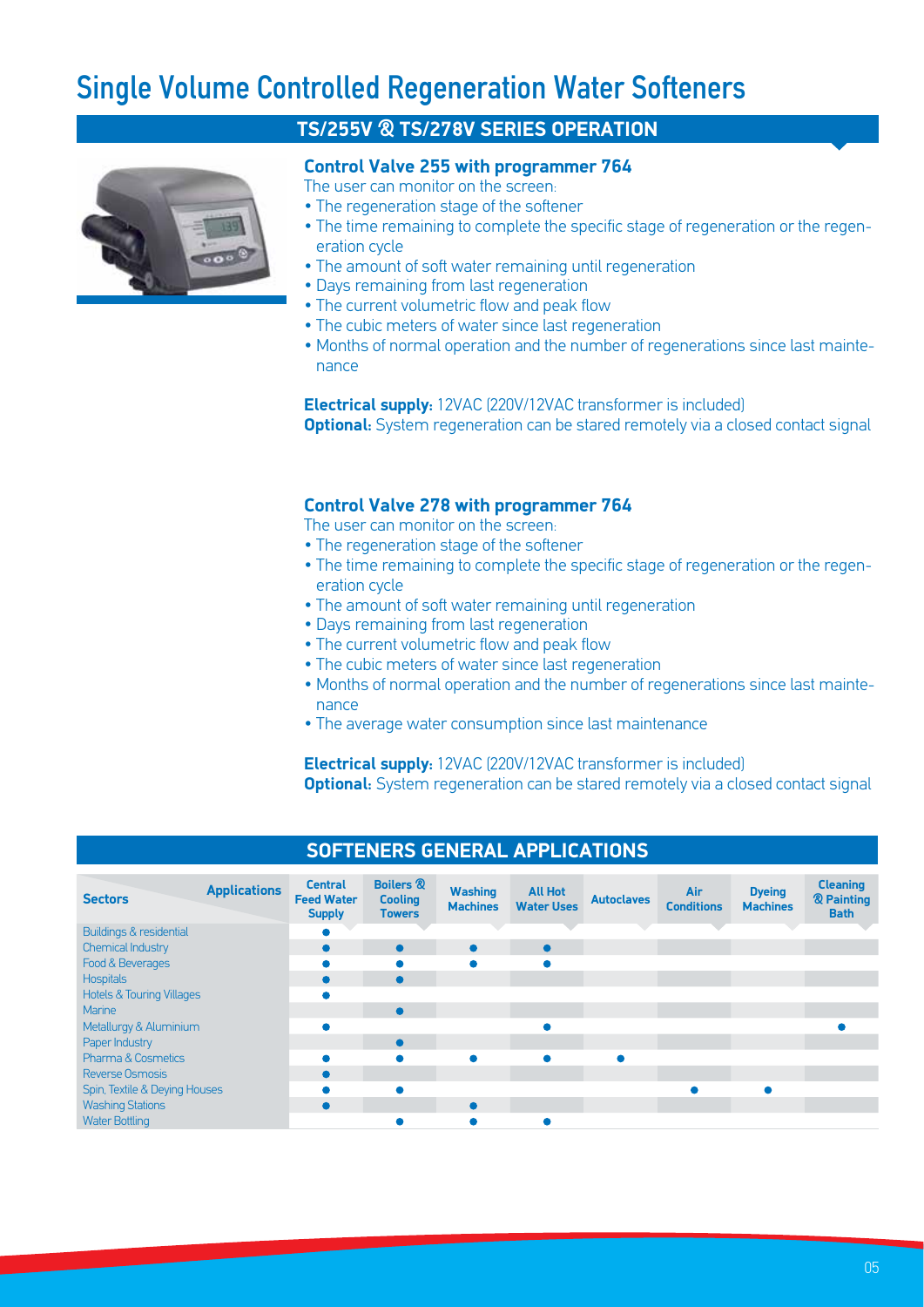### Twin Volume Controlled Regeneration Water Softeners

Due to their twin-column design, Series **TS/255V/TWIN, TS/278V/TWIN** and **TS/MG/TWIN** water softeners are ideal for applications where uninterrupted flow of soft water is required. The system is volume controlled, the regeneration of the exhausted ion exchange resin bed is regulated by a built-in water meter and continuous supervision of the system is not required.

#### **TS/255V/TWIN & TS/278V/TWIN SERIES**



- **General features Παροχή: 1,8 m<sup>3</sup> /h – 5,7 m3 /h**
- High performance, ergonomic design
- Fully automatic, user
- friendly, safe operation • Volumetric or manual activation of regeneration
- Low running and maintenance cost
- Sophisticated control system with digital, waterproof screen
- Continuous soft water production (best choice for

tight spaces by avoiding soft water tank and water distribution systems)

- Maximum availability of soft water, each column works as a backup for the other (ex. in case of service)
- Resin tank made of reinforced fiberglass.
- Interconnection piping for the two columns included
- Maximum vessel pressure: 10 bar
- Maximum working pressure: 6 bar

| <b>Type</b>            |                                             | <b>Basic</b>                                  | <b>Resine</b>                               | <b>Brine Tank</b><br><b>Volume</b><br>$\mathbf{u}$ | Inlet / Outlet         |                                    | <b>Required Space (mm)</b> |      |      |  |
|------------------------|---------------------------------------------|-----------------------------------------------|---------------------------------------------|----------------------------------------------------|------------------------|------------------------------------|----------------------------|------|------|--|
|                        | <b>Flow Rate</b><br>$\text{Im}^3/\text{hl}$ | <b>Capacity</b><br>per column<br>$[m^3 x^oF]$ | <b>Volume</b><br>per column<br>$\mathbf{u}$ |                                                    |                        | <b>Drain</b>                       | <b>Length Width Height</b> |      |      |  |
| <b>TS015/255V/TWIN</b> | 1,8                                         | 90                                            | 15                                          | 100                                                | PVC 1" male            | Nozzle for<br>rubber $\frac{1}{2}$ | 1370                       | 780  | 1260 |  |
| TS030/255V/TWIN        | 3.3                                         | 200                                           | 30                                          | 100                                                | PVC 1" male            | Nozzle for<br>rubber 1/2"          | 1530                       | 780  | 1260 |  |
| <b>TS040/255V/TWIN</b> | 3.3                                         | 260                                           | 40                                          | 150                                                | PVC 1" male            | Nozzle for<br>rubber 1/2"          | 1670                       | 850  | 1750 |  |
| <b>TS060/255V/TWIN</b> | 3.3                                         | 400                                           | 60                                          | 150                                                | PVC 1" male            | Nozzle for<br>rubber $\frac{1}{2}$ | 1770                       | 850  | 1700 |  |
| <b>TS080/255V/TWIN</b> | 3.3                                         | 600                                           | 80                                          | 200                                                | PVC 1" male            | Nozzle for<br>rubber 1/2"          | 1900                       | 850  | 2050 |  |
| <b>TS100/278V/TWIN</b> | 5,5                                         | 750                                           | 100                                         | 200                                                | <b>PVC 1 1/4" male</b> | Nozzle for<br>rubber $\frac{1}{2}$ | 1900                       | 900  | 2050 |  |
| <b>TS120/278V/TWIN</b> | 5.7                                         | 850                                           | 120                                         | 340                                                | <b>PVC11/4"</b> male   | $3/4$ " male                       | 2500                       | 1100 | 2050 |  |
| <b>TS150/278V/TWIN</b> | 5.7                                         | 1050                                          | 150                                         | 340                                                | <b>PVC11/4"</b> male   | $3/4$ " male                       | 2500                       | 1100 | 2100 |  |
| <b>TS200/278V/TWIN</b> | 5.7                                         | 1500                                          | 200                                         | 340                                                | <b>PVC11/4"</b> male   | 3/4" male                          | 2500                       | 1100 | 2100 |  |

#### **TS/MG/TWIN SERIES**



#### **General features Flow rate: 12 m3 /h - 19 m3 /h**

- High performance, ergonomic design
- Fully automatic, user friendly, safe operation
- Volumetric or manually activation of regeneration
- Low running and maintenance cost
- Sophisticated control system with digital, waterproof screen
- Resin tank made of reinforced fiberglass
- One brine tank common for both columns
- Maximum vessel pressure: 10 bar
- Maximum working pressure: 6 bar

| <b>Type</b>      | <b>Flow Rate</b><br>$\left[\frac{m^3}{h}\right]$ | <b>Basic</b><br>Capacity<br>$\text{Im}^3 \times {}^{\circ}\text{F}$ | <b>Resine</b><br><b>Volume</b><br>ω | <b>Brine Tank</b><br><b>Volume</b><br>$\mathbf{u}$ | Inlet / Outlet |              | Required Space (mm)        |      |      |  |
|------------------|--------------------------------------------------|---------------------------------------------------------------------|-------------------------------------|----------------------------------------------------|----------------|--------------|----------------------------|------|------|--|
|                  |                                                  |                                                                     |                                     |                                                    |                | <b>Drain</b> | <b>Length Width Height</b> |      |      |  |
|                  |                                                  |                                                                     |                                     |                                                    |                |              |                            |      |      |  |
| <b>TS101/MGV</b> | $12 - 1.2$                                       | 750                                                                 | 100                                 | 460                                                | 2" male        | 2" male      | 1970                       | 1140 | 2340 |  |
| <b>TS151/MGV</b> | $15 - 1.4$                                       | 1050                                                                | 150                                 | 460                                                | 2" male        | 2" male      | 2120                       | 1140 | 2400 |  |
| <b>TS201/MGV</b> | $19 - 2$                                         | 1500                                                                | 200                                 | 460                                                | 2" male        | 2" male      | 2250                       | 1140 | 2390 |  |
| <b>TS271/MGV</b> | $19 - 2$                                         | 2060                                                                | 275                                 | 460                                                | 2" male        | 2" male      | 2390                       | 1140 | 2590 |  |
| <b>TS451/MGV</b> | $19 - 2$                                         | 3400                                                                | 450                                 | 920                                                | 2" male        | 2" male      | 3000                       | 1435 | 2510 |  |
| <b>TS651/MGV</b> | $19 - 2$                                         | 4900                                                                | 650                                 | 920                                                | 2" male        | 2" male      | 3310                       | 1435 | 2530 |  |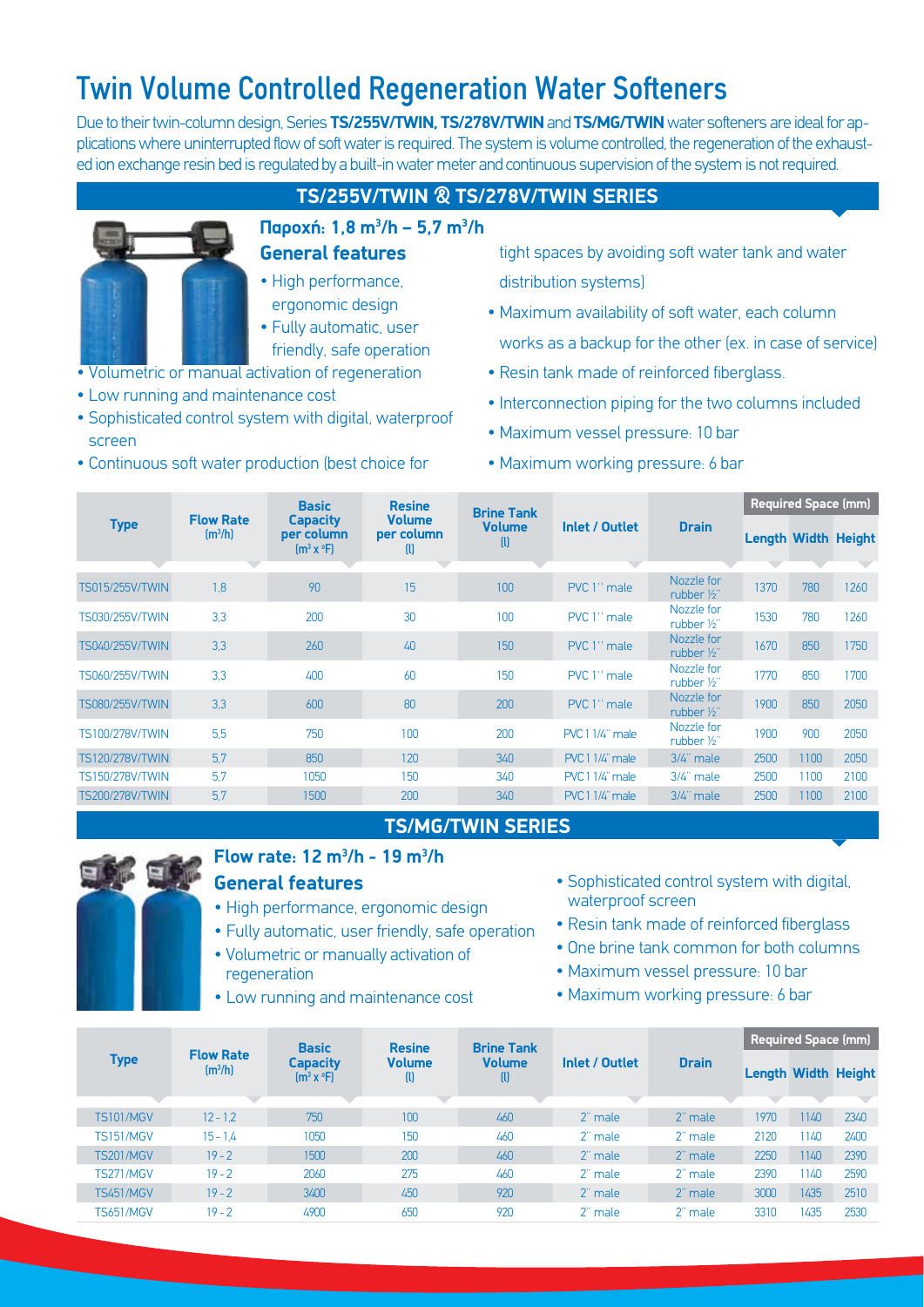### Twin Volume Controlled Regeneration Water Softeners



#### **TS/255V/TWIN & TS/278V/TWIN**

#### **Control Valve 255 with programmer 764**

When one column is on operation the second is on hold. It is possible for the two columns to operate in parallel and their regeneration to take place at different times.

The user can monitor on the screen:

- The regeneration stage of the softener
- The time remaining to complete the specific stage of regeneration and the regeneration cycle
- The amount of soft water remaining until regeneration
- Days from last regeneration
- The current volumetric flow and peak flow
- The cubic meters of water since last regeneration
- Months of normal operation and the number of regenerations since last maintenance
- Τhe average water consumption per day of the week

**Electrical supply:** 12VAC (220V/12VAC transformer is included)

#### **Control Valve 278 with programmer 764**

When one column is on operation the second is on hold. It is possible for the two columns to operate in parallel and their regeneration to take place at different times.

Through the screen the user can watch:

- The regeneration stage of the softener
- The time remaining to complete the specific stage of regeneration and the regeneration cycle
- The amount of soft water remaining until regeneration
- Days from last regeneration
- The current volumetric flow and peak flow
- Months and the number of regenerations since last maintenance
- Τhe average water consumption per day of the week

**Electrical supply:** 12VAC (220V/12VAC transformer included)

#### **TS/MG/TWIN OPERATION**



#### **Magnum Control Valve**

Fully adjustable control valve, with simple programming.

Unnecessary regenerations can be avoided. LCD screen, totalizer, diplays remaining volume of soft water, remaining time of an active cycle of a regeneration as well as whole regeneration process to be completed. One column in operation, the other stand

by or both columns operating in parallel but regenerating at different times.

**Power supply:** 12 V AC (220 V / 12V AC transformer is included)